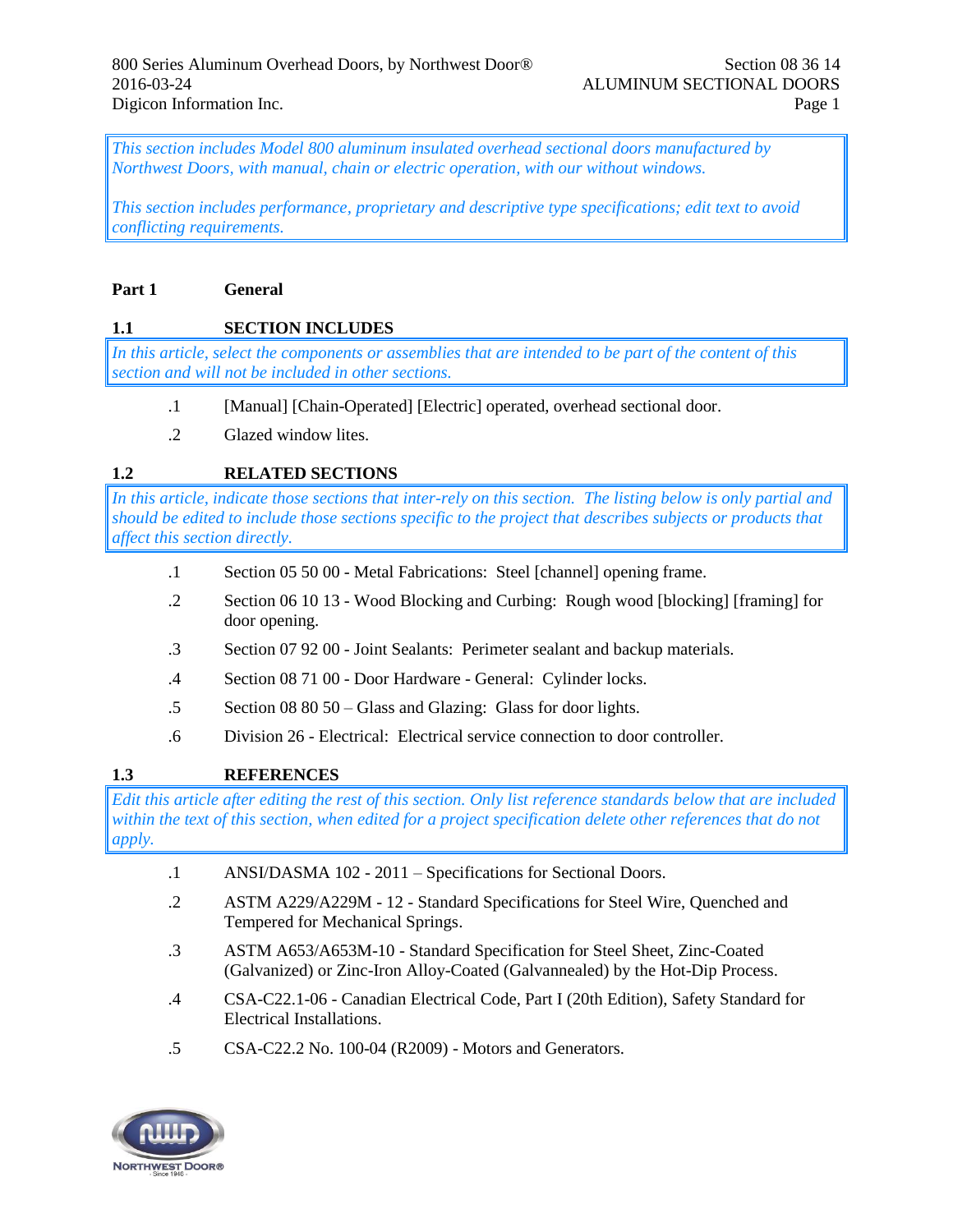## **1.4 SYSTEM DESCRIPTION**

*Use this article carefully; restrict statements to describe the combined result of the components used to assemble the system. Do not repeat statements made in the Section Includes article.*

- .1 Panels: Extruded aluminum alloy frame.
- .2 Lift Type: [Standard lift] [High lift] [Low headroom] operating style with track and hardware.
- .3 Operation: [Electric] [Chain hoist] [Manual pull].
- .4 Loads: Design and size components to withstand dead and live loads caused by pressure and suction of wind acting normal to plane of wall as measured in accordance with ANSI/DASMA 102.

## **1.5 SUBMITTALS FOR REVIEW**

*Do not request submittals if this specification section or drawings sufficiently describe the products of this section or if proprietary specifying is used. This requested review of submittals increases the possibility of unintended variations to the contract documents, thus increasing a consultant's liability. The following submittals are intended for review to determine eligibility for the project.*

- .1 Section 01 33 00: Submission procedures.
- .2 Shop Drawings: Indicate opening dimensions and required tolerances, connection details, anchorage spacing, hardware locations, installation details and [\_\_\_\_\_].
- .3 Product Data: Provide component construction, anchorage method, hardware, and [\_\_\_\_\_].

*Include the following paragraph for submission of physical samples for selection of finish, colour, texture, etc.*

.4 Samples: Submit [two (2)] [interior] [exterior] panel finish samples, [[\_\_\_\_\_] mm  $([$   $]$  inch)] in size, illustrating color and finish.

### **1.6 SUBMITTALS FOR INFORMATION**

*The following submittals are for information only; do not request these submittals if the information submitted will be assessed for acceptability.*

.1 Section 01 33 00: Submission procedures.

*When manufacturer's written instructions for specific installation requirements are referenced in Part 3 Execution, include the following request for submittal of those instructions. Edit the Part 3 statements to avoid conflict with manufacturer's written instructions.*

.2 Installation Data: Manufacturer's special installation requirements, special procedures, perimeter conditions requiring special attention, and [\_\_\_\_\_\_].

*Include the following ONLY if specifying for a LEED project. Specify only the technical requirements necessary to achieve the credits desired for this project.*

- .3 Sustainable Design:
	- .1 Section 01 35 18: LEED documentation procedures.

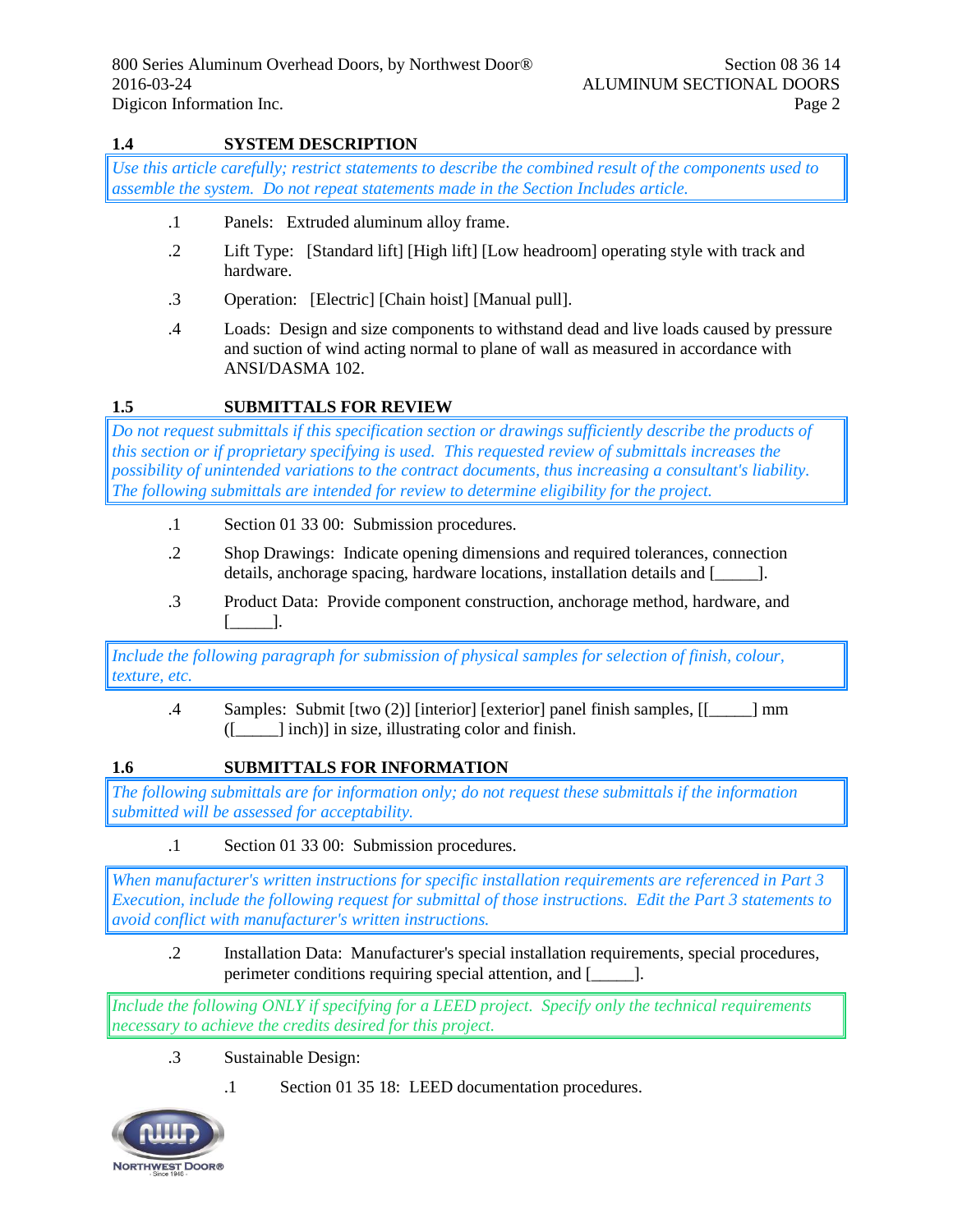- .2 Provide required LEED documentation for Product [recycled content] [regional materials].
- .3 Manufacturer's Certificate: Certify that Products meet or exceed [specified requirements].

## **1.7 CLOSEOUT SUBMITTALS**

*The following submittals are for project closeout purposes; do not request these submittals if the information submitted will be assessed for acceptability.*

- .1 Section 01 78 10: Submission procedures.
- .2 Operation and Maintenance Data:
	- .1 Include electrical control adjustments and [\_\_\_\_\_].
	- .2 Include data for [transmission] [motor] [shaft and gearing] , lubrication frequency, spare part sources.

*Coordinate the following paragraph with the WARRANTY article.*

.3 Warranty Documentation: Submit manufacturer warranty and ensure forms have been completed in Owner's name and registered with manufacturer.

*Include the following ONLY if specifying for a LEED project.*

.4 Sustainable Design Closeout Documentation: [\_\_\_\_\_].

# **1.8 QUALITY ASSURANCE**

*This article includes statements that require quality applicable to the whole section. If it is desirable or required for a manufacturer of a product to be ISO certified, include such statement below.*

- .1 Products of This Section: Provide all Products and components specified in this section from one manufacturer.
- .2 Manufacturer Qualifications: Company specializing in manufacturing the Products specified in this section with minimum [three (3)] years [documented] experience.
- .3 Installer Qualifications: Company specializing in performing the work of this section with minimum [three (3)] years documented experience [and approved by the manufacturer].

### **1.9 REGULATORY REQUIREMENTS**

*Only include this article when required by applicable code criteria.*

- .1 Conform to applicable code for motor and motor control requirements.
- .2 Products Requiring Electrical Connection: Listed and classified by [testing firm acceptable to the authority having jurisdiction] [CSA] [UL] as suitable for the purpose specified.

### **1.10 DELIVERY, STORAGE AND HANDLING**

.1 Door sections should be carried and handled in the upright position, on edge. Carrying flat may result in damage.

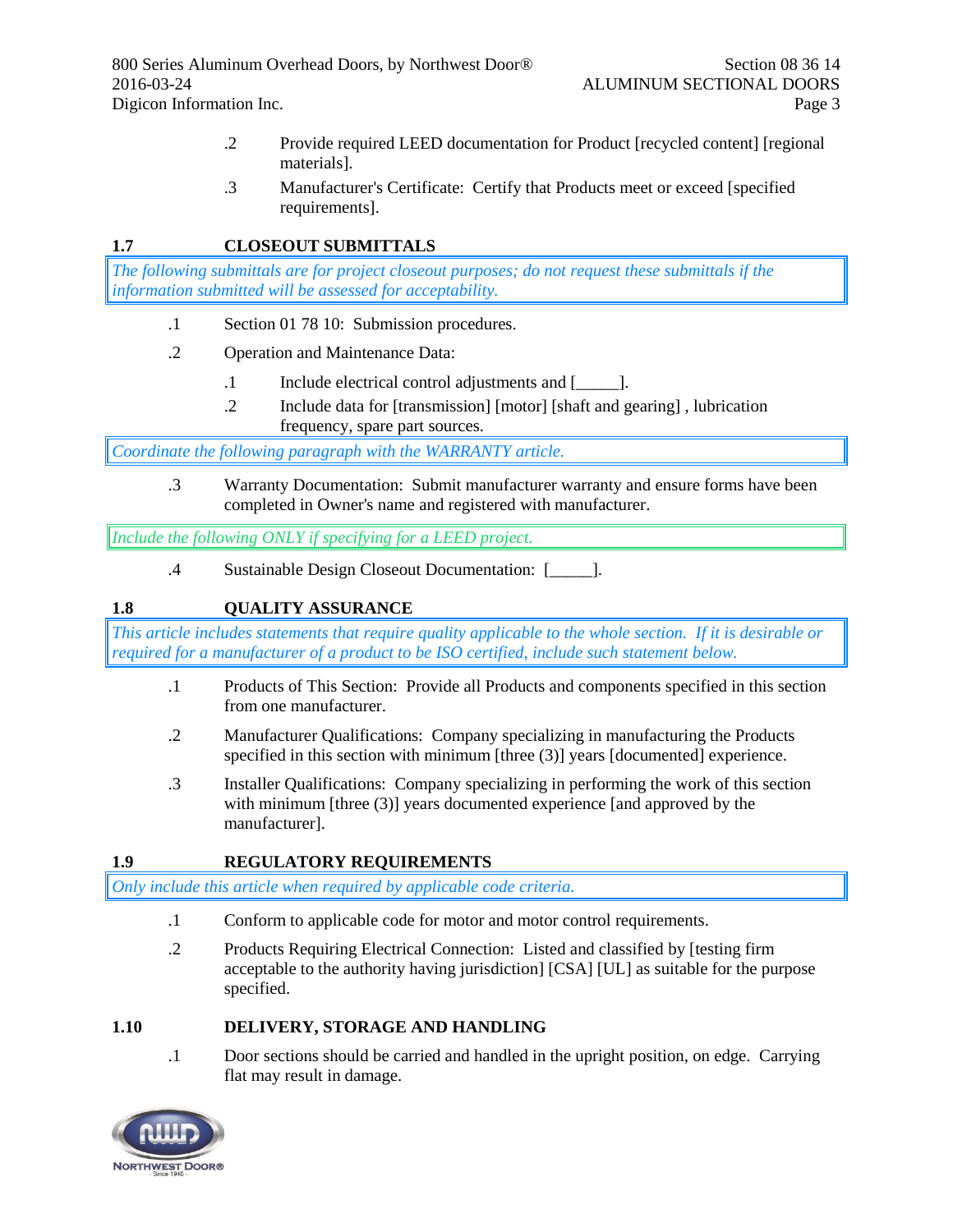- .2 Store in manufacturer's unopened packaging until time of installation. Protect from moisture.
- .3 Store in dry weather-tight location.

## **1.11 WARRANTY**

*This article extends the warranty period beyond the one (1) year contract warranty period. Extended warranties add to construction cost and may present difficulties to the Owner by enforcing them. Specify with caution.*

### .1 Section 01 78 10: Warranties.

*The following paragraph extends the correction period beyond one year. An extended correction period adds to the construction cost and may not be enforceable.*

.2 Correct defective Work within a [five (5)] year period after Date of Substantial Completion.

*The following paragraph requests a manufacturer warranty; the request may not be effective as the manufacturer is outside the jurisdiction of the Owner/Contractor contract. Coordinate this paragraph with the Submittals at Project Closeout article.*

- .3 Provide [one (1)] year manufacturer warranty for garage door and operating hardware.
- .4 Provide [one (1)] year manufacturer warranty for electric operating equipment.

### **Part 2 Products**

# **2.1 MANUFACTURERS**

*This article is for proprietary specifying with one or more manufacturers. Use the first and third paragraphs for specifying a single manufacturer. If specifying a product by reference to a standard only, delete this article.*

- .1 Northwest Door, Model 800.
- .2 Substitutions: [Refer to Section 01 62 00] [Not permitted].

# **2.2 MATERIALS**

*Select one of more of the following door material paragraphs as required. Insulated panels use 1.3 mm (0.5") thick sheets with insulation between.*

- .1 Sheet Aluminum: [1.3 mm (0.05") thick, smooth] [1.0 mm (0.04") thick, stucco embossed].
- .2 Aluminum Stiles and Rails: Commercial grade, 6063-T6 extruded aluminum alloy, boxtype construction.

*Include insulation only if specifying optional insulated frame and panels.*

- .3 Optional Insulation: Frame, Polystyrene 44mm (1-3/4") thick; Panels,
- .4 Standard glass is clear, 3 mm (1/8 inch) thick glass. Refer to the manufacturer's literature for the wide variety of glass and acrylic types and colours available.

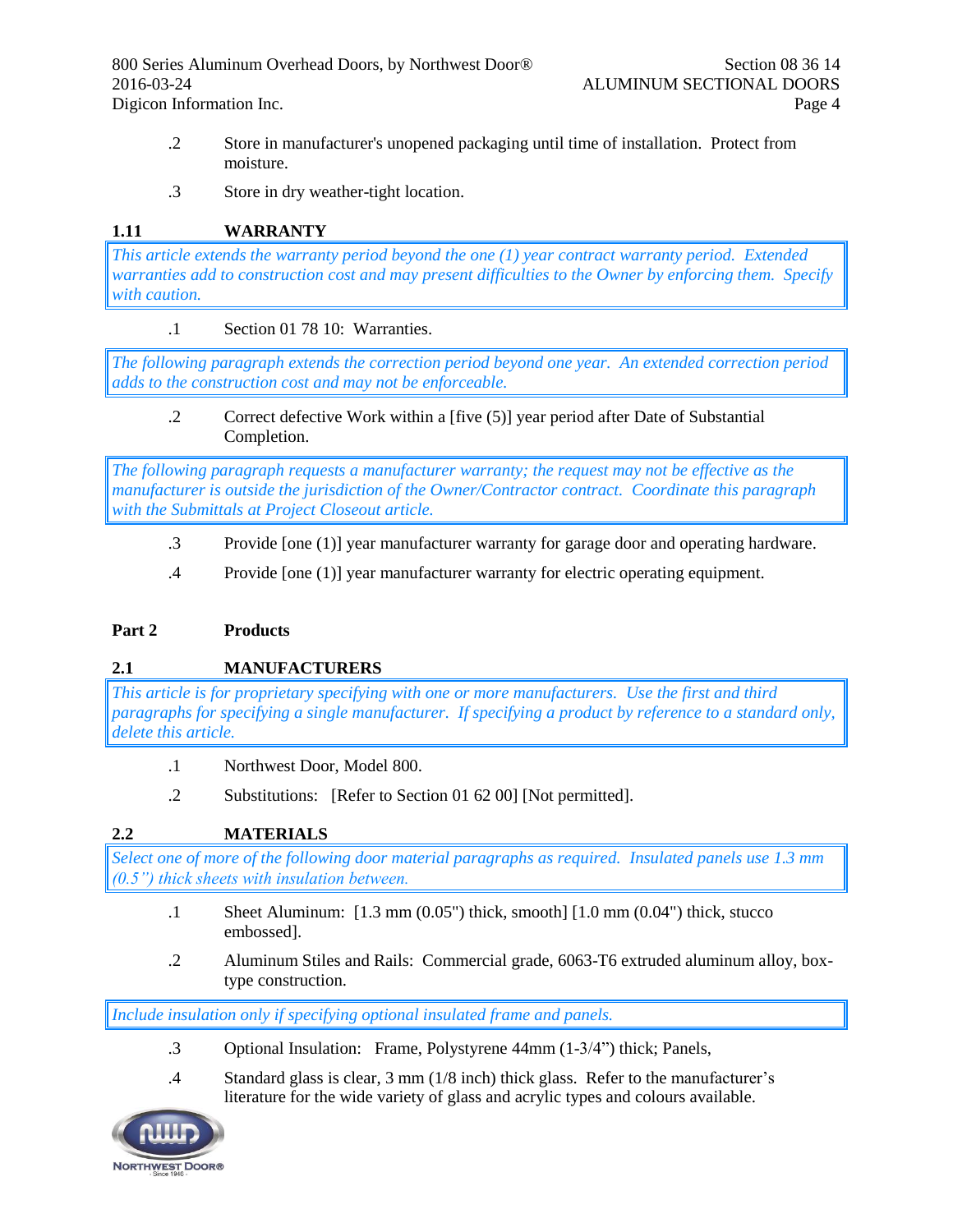- .5 Glazing: [3 mm (1/8 inch)] [6 mm (1/4 inch)] [13 mm (1/2 inch)] thick, [clear] [gray] [bronze] colour, [glass] [acrylic] [polycarbonate] [laminated] material..
- .6 Steel: ASTM A653/A653M galvanized to [Z120 (G40)], [embossed] surface; [precoated with silicone polyester finish] [pre-coated with [\_\_\_\_\_] finish].

## **2.3 PANEL CONSTRUCTION**

- .1 Panels: Provide aluminum panels [with insulation sandwiched between aluminum sheets]. Seal with rigid vinyl molding.
- .2 Door Nominal Thickness: [75 mm (3 inches)] [50 mm (2 inches)] thick.

*Specify glazing in this section OR section 08 80 50, but not both. Coordinate with Related Sections in Part 1.*

- .3 Glazing: [\_\_\_\_\_] [type specified in Section [08 80 50]]. Completely enclose with rigid vinyl molding sealed with closed cell foam tape on exterior side of glass.
- .4 Glazed Lights: [Full panel width] [ [\_\_\_\_\_] glazed lights per panel] ; set in place with [security glazing stops] [resilient glazing channel] .

# **2.4 DOOR COMPONENTS**

*Specify 2.0 mm (12 gauge) thick and 75 mm (3 inch) wide track where required to maintain performance requirements for larger doors. Refer to manufacturer's recommendations.* 

- .1 Track: Rolled galvanized steel, [1.3 mm (16 gauge)] [2.0 mm (12 gauge)] thick; [75 mm (3 inch)] [50 mm (2 inch)] wide, continuous one piece per side; galvanized steel mounting brackets [1.6 mm (14 gauge)] thick.
- .2 Hinge and Roller Assemblies: Heavy duty hinges and adjustable roller holders of [stainless steel] [galvanized steel]; floating hardened steel bearing rollers, located at top and bottom of each panel, each side.
- .3 Lift Mechanism: Torsion spring on cross head shaft, with braided galvanized steel lifting cables. Manual operation with maximum exertion of [110 N (25 lbs)] force.
- .4 Sill Weather-stripping: Resilient vinyl strip, one piece; fitted to bottom of door panel, full length contact.
- .5 Jamb and Head Weather-stripping: Fitted with resilient weather-stripping, placed in moderate contact with door panels, type of weather-stripping as recommended by door manufacturer for particular application and mounting type/surfaces.
- .6 Panel Joint Weather-stripping: [flexible compressible seal], one piece full length.

*In the following paragraph, a locking door is usually associated with manually operated door assemblies; an electric disconnect is usually used with electric door assemblies.*

.7 Lock: Inside side mounted, spring activated latch bar with feature to retain in locked or retracted position; [interior] [exterior] handle; lock [master keyed] [keyed differently] [keyed to Section 08 71 00] [keyed alike]

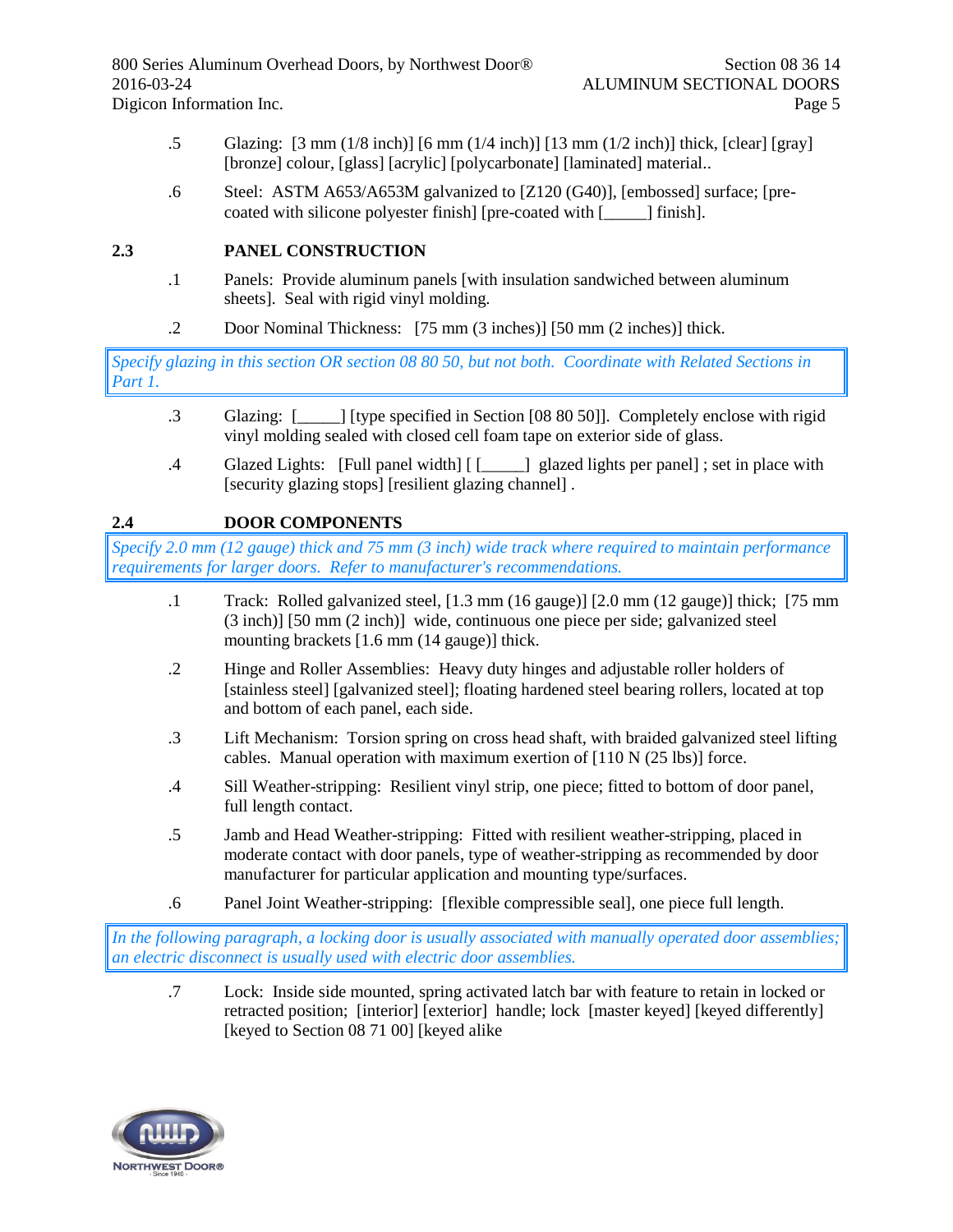# **2.5 ELECTRICAL CHARACTERISTICS AND COMPONENTS**

*Include and edit this article for electric operation. Select one or more of the following subparagraphs appropriate to the equipment requirements.*

- .1 Electrical Characteristics:
	- $1$  [250 W (1/3 hp)] [375 W (1/2 hp)],  $\lceil \cdot \rceil$  rated load amperes]; manually operable in case of power failure, transit speed of [300 mm (12 inches)], per second.
	- .2 [\_\_\_\_\_] volts, [single] [three] phase, 60 Hz.
	- .3 [\_\_\_\_\_] amperes maximum [overcurrent protection] [circuit breaker size] [fuse size].  $\lceil \lfloor \frac{m}{n} \rfloor \rfloor$  minimum circuit capacity].
	- .4 [\_\_\_\_\_] percent minimum power factor at rated load.
	- .5 Refer to Section 26 05 80 Equipment Wiring: Electrical connections.

*NEMA Type 1 is General Purpose, Type 4 is Totally Enclosed.*

- .2 Motor: [CAN/CSA C22.2 No. 100] [Refer to Section 23 05 13] [NEMA MG1, Type  $[\_\_\_\]$  ] .
- .3 Wiring Terminations: Provide terminal lugs to match branch circuit conductor quantities, sizes, and materials indicated. Enclose terminal lugs in terminal box sized to NFPA 70.
- .4 Disconnect Switch: Factory mount disconnect switch [on equipment to Section 26 05 80] [in control panel].
- .5 Electric Operator:
	- .1 [Side mounted on cross head shaft] [Centre mounted draw bar assembly] [Centre mounted on cross head shaft], adjustable safety friction clutch.
	- .2 Brake system actuated by independent voltage solenoid controlled by motor starter; enclosed gear driven limit switch; enclosed magnetic cross line reversing starter; mounting brackets and hardware.

*Select and edit one of the following two paragraphs. Select type and quantity of control stations when specifying electric motors.*

- .6 Control Station:
	- .1 Standard [one (1)] [three (3)] button (open-close-stop) [momentary] [continuous pressure] type, control for each electric operator; [24] volt circuit, [recessed] [surface mounted] .
	- .2 Include key operated switch located [at exterior location indicated] [inside door jamb].

*Expand the following paragraph with text description appropriate to project requirements when applicable.*

.7 Interconnection to Security System: [.......].

*Select and expand one or more of the following three paragraphs with text description appropriate to project requirements.*

.8 Radio Control Antenna Detector: [\_\_\_\_\_].

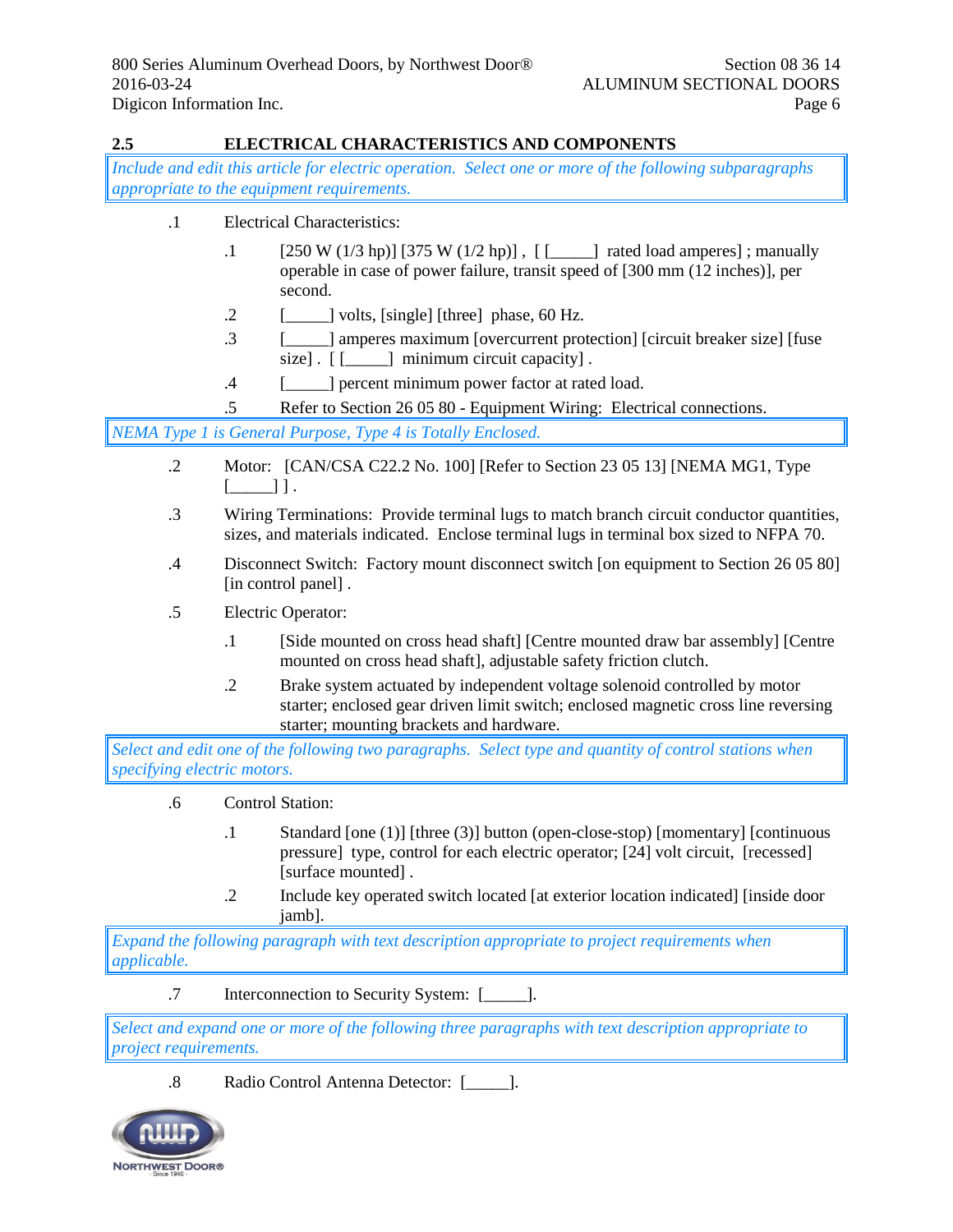- .9 [Loop Detector] [Treadle] : [\_\_\_\_\_].
- .10 Hand Held Transmitter: Digital control, resettable.
- .11 Safety Edge: At bottom of door panel, full width; [electro-mechanical] [pneumatic] sensitized type, wired to [stop] [reverse] door upon striking object; hollow [rubber] [neoprene] covered to provide weather-strip seal.

#### **2.6 FINISHES**

*Select and edit only the following paragraphs that apply. Mill finish is standard, painted and anodized finishes are optional.*

- .1 Exterior Surfaces: [Mill finish] [Precoat with polyester finish, colour [white] [as selected]].
- .2 Interior Surfaces: [Mill finish] [Precoat with polyester finish, colour [white] [as selected]].

#### **Part 3 Execution**

#### **3.1 EXAMINATION**

- .1 Section 01 70 00: Verify existing conditions before starting work.
- .2 Verify that wall openings are ready to receive work and opening dimensions and tolerances are within specified limits.
- .3 Verify that electric power is available and of the correct characteristics.

#### **3.2 PREPARATION**

- .1 Prepare opening to permit correct installation of door unit to perimeter air and vapour barrier seal.
- .2 Apply primer to wood frame.

#### **3.3 INSTALLATION**

*Only include the following paragraph if a manufacturer actually publishes installation instructions many do not. If the manufacturer does NOT publish such a document, ensure all install criteria important to the project, is specified below.*

- .1 Install door unit assembly to manufacturer's instructions.
- .2 Anchor assembly to wall construction and building framing without distortion or stress.
- .3 Securely brace door tracks suspended from structure. Secure tracks to structural members only.
- .4 Fit and align door assembly including hardware.
- .5 Coordinate installation of electrical service. Complete power and control wiring from disconnect to unit components.
- .6 Coordinate installation of sealants and backing materials at frame perimeter as specified in Section 07 92 00.